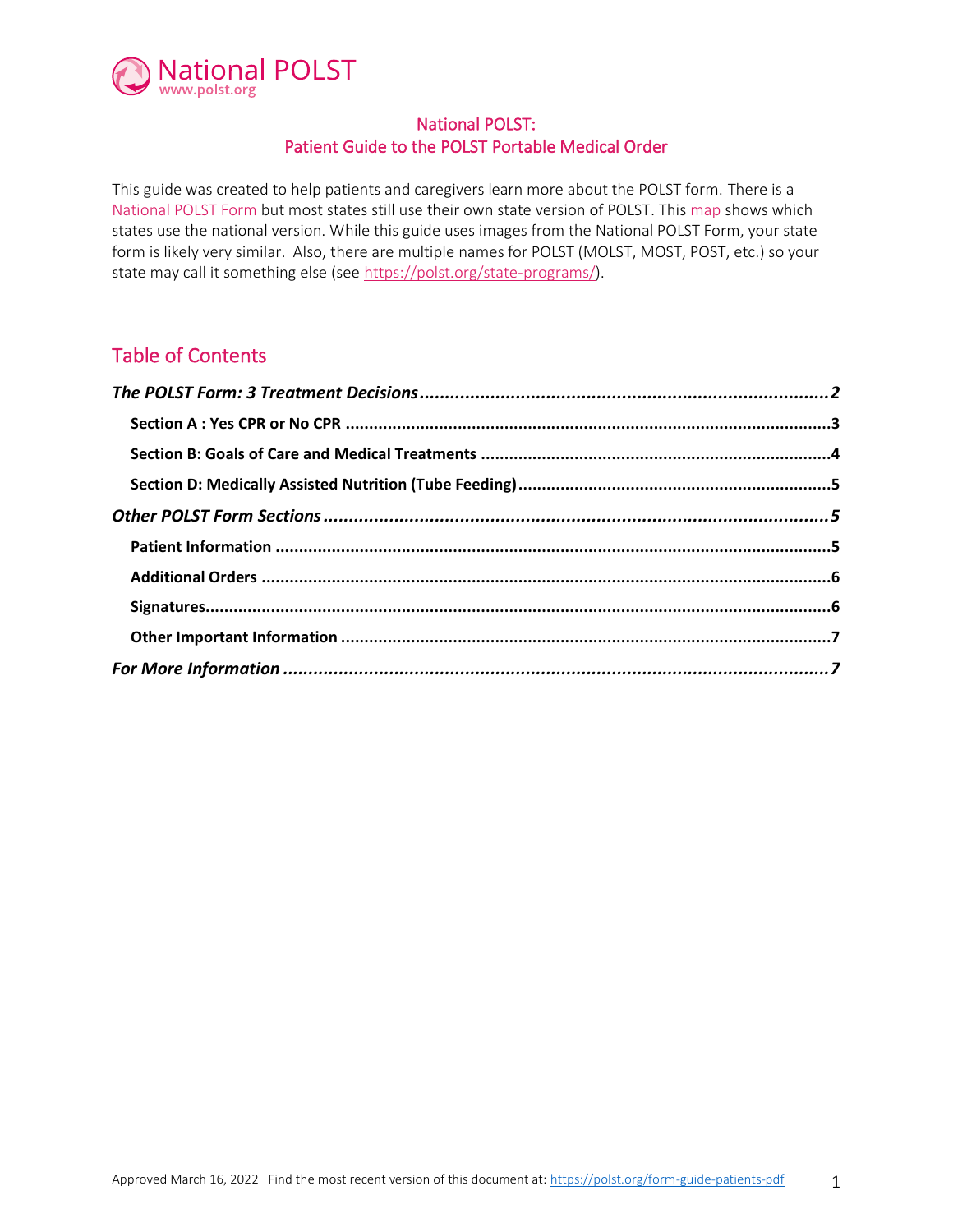

# <span id="page-1-0"></span>The POLST Form: 3 Treatment Decisions

POLST is a voluntary process that lets people who are seriously ill or have advanced frailty<sup>1</sup> choose certain health care treatments for when they cannot speak for themselves.

The POLST form is a special kind of medical document that turns your decisions about your care and treatment preferences into medical orders that travel with you. Patients, their legal surrogates, and health care providers discuss a patient's medical condition, treatment options and the patient's goals and care preferences. Health care providers fill out the POLST form with the patient/surrogate care preferences. The POLST form travels with the patient across health facilities and can be honored by every health care provider. POLST forms are voluntary meaning that no one should be forced or required to complete one.

To know if POLST will benefit you, talk with your health care provider about:

- Your current medical condition (diagnosis);
- What is likely to happen as your condition progresses (prognosis);
- Your goals of care, what you want to do, what you enjoy doing; and
- Treatment options, along with how each option effects what you want to be doing.
- What kind of care you would want to receive, especially if you have a medical emergency and cannot communicate.

The goal or purpose of talking with your health care provider is to understand what treatments you want to receive, what kinds of care that might work well or not work well for you, and to make decisions about:

- Going to the hospital or staying where you are, if possible.
- Being in the intensive care unit (ICU) and possibly being on a breathing machine.
- Having surgery.
- Attempting to restart your heart if it stops and your chances to return to living the kind of like you consider acceptable.

As you talk, you will be working with your provider to make important treatment decisions that your provider will put on the POLST form. Here are the three major treatment decisions you will be asked to make:

- Whether or not you want a provider to attempt to restart your heart if it has stopped beating (Section A);
- Whether or not you want to go to the hospital and what treatments you want there if your heart is beating or you are breathing (Section B); and
- Whether or not you want artificial nutrition (Section C).

 $<sup>1</sup>$  indicating a combination of advanced chronic disease and/or advanced age with functional decline with</sup> or without significant weight loss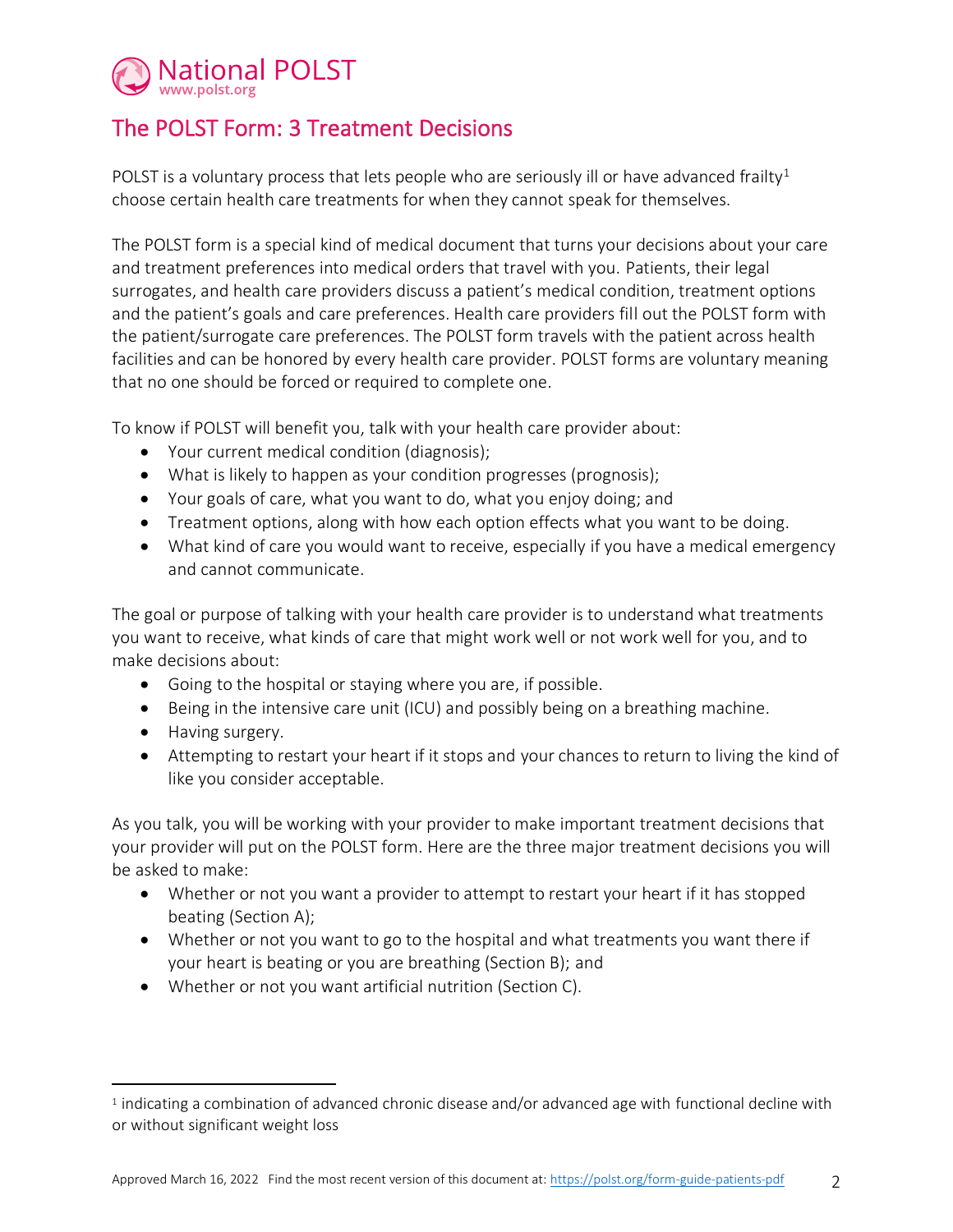

#### <span id="page-2-0"></span>Section A : Yes CPR or No CPR

#### A. Cardiopulmonary Resuscitation Orders. Follow these orders if patient has no pulse and is not breathing.

| 定 | YES CPR: Attempt Resuscitation, including mechanical ventilation,    | NO CPR: Do Not Attempt Resuscitation. |  |
|---|----------------------------------------------------------------------|---------------------------------------|--|
|   | defibrillation and cardioversion. (Requires choosing Full Treatments | (May choose any option in Section B)  |  |
|   | in Section B)                                                        |                                       |  |

In a medical emergency, the first thing medical provider will do is see if you have a pulse or are breathing. If you do not have a pulse and are not breathing, the provider wants to know if you want them to try cardiopulmonary resuscitation or CPR to restart your heart. The POLST form uses the word "attempted" because CPR does not always work. Getting CPR means that a provider may try some or all of these procedures to get your heart beating again:

- Chest Compressions: a provider will push hard on your chest to try to circulate your blood.
- Defibrillation: a provider will give you an electrical shock to try to get your heart to start beating again.
- Intubation: if you are not breathing, the provider needs to get air into your lungs. If you are able to breathe, a provider may put a breathing tube down your throat to help. If you are not able to breathe on your own, a provider may put you on a ventilator, which is a machine that pushes air into your lungs through a breathing tube. This is what is meant by "mechanical ventilation" in this Section.
- Cardioversion: a provider will try to return an abnormal heartbeat to a normal rhythm, usually with an electric shock.

If "YES CPR" is checked, this means you want a provider to provide whatever treatments above are medically appropriate to try and restart your heart. You are not able to pick and choose among these treatments using the POLST form.

Note: If you choose "Yes CPR" that means you must choose "Full Treatments" in Section B. In order for emergency providers to attempt CPR, they must be able to put a plastic tube down your throat (called "intubation") if needed and only "Full Treatments" allows this option. Additionally, if CPR is successful, you will need to go to the hospital and probably be in the intensive care unit (ICU) on a breathing machine. Again, these treatments are only provided under "Full Treatments" below. If you like you can talk about Section B first with your health care provider to help with a decision about CPR.

If "NO CPR" is checked, this means you do not want the provider to try CPR and are okay in allowing natural death. In most states, having a POLST Form that says "No CPR" in Section A means it is a do-not-resuscitate (DNR) order.

Ask your health care provider if CPR is likely to work for you. If you do not want to make a decision about CPR, that is okay and a POLST form is not appropriate for you. In an emergency, without a POLST form, a provider will almost always try CPR (and the treatments listed under "YES CPR") to restart your heart.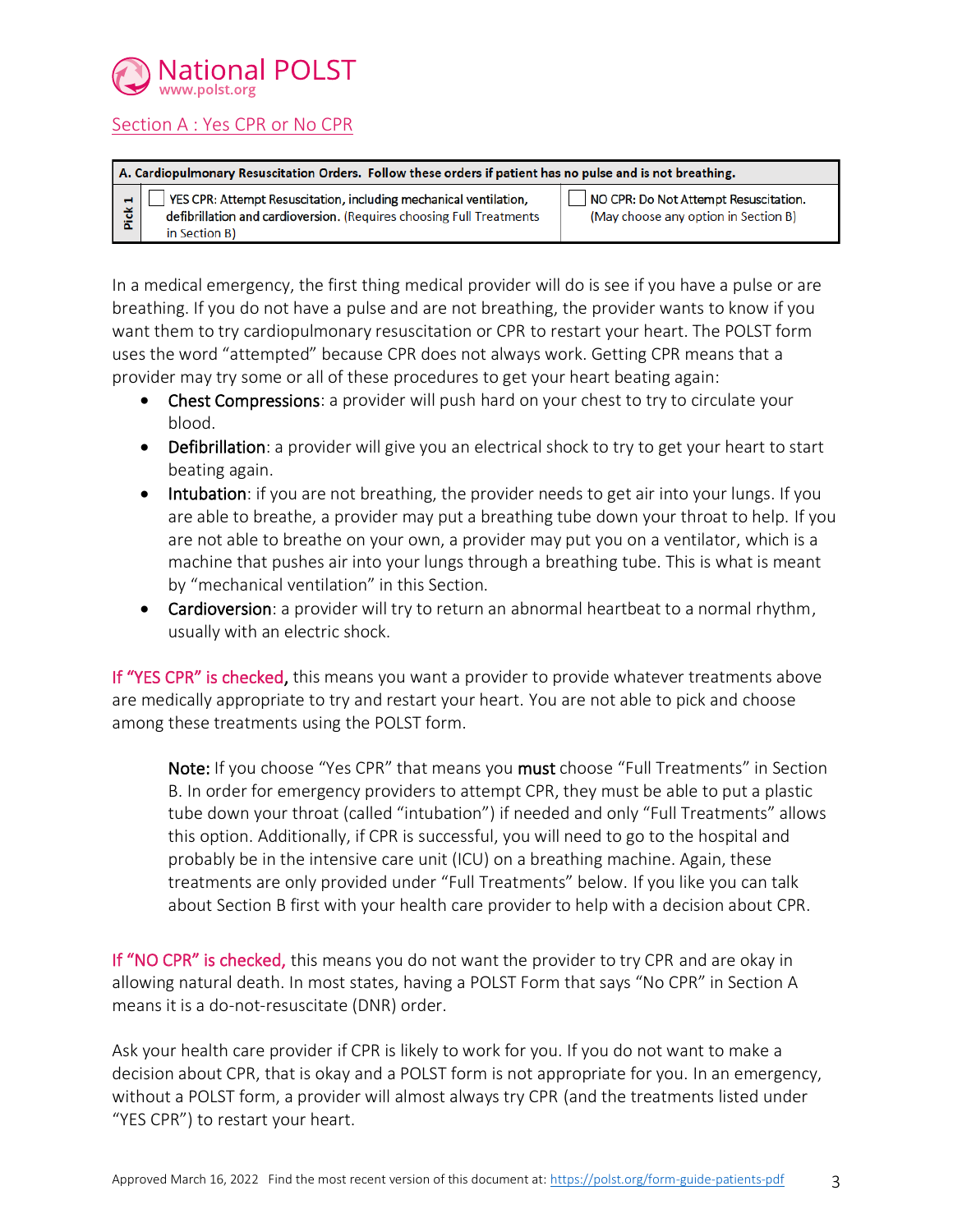

Pick<sub>1</sub>

### <span id="page-3-0"></span>Section B: Goals of Care and Medical Treatments

#### B. Initial Treatment Orders. Follow these orders if patient has a pulse and/or is breathing.

Reassess and discuss interventions with patient or patient representative regularly to ensure treatments are meeting patient's care goals. Consider a time-trial of interventions based on goals and specific outcomes.

- Full Treatments (required if choose CPR in Section A). Goal: Attempt to sustain life by all medically effective means. Provide appropriate medical and surgical treatments as indicated to attempt to prolong life, including intensive care.
- Selective Treatments. Goal: Attempt to restore function while avoiding intensive care and resuscitation efforts (ventilator, defibrillation and cardioversion). May use non-invasive positive airway pressure, antibiotics and IV fluids as indicated. Avoid intensive care. Transfer to hospital if treatment needs cannot be met in current location.
- Comfort-focused Treatments. Goal: Maximize comfort through symptom management; allow natural death. Use oxygen, suction and manual treatment of airway obstruction as needed for comfort. Avoid treatments listed in full or select treatments unless consistent with comfort goal. Transfer to hospital only if comfort cannot be achieved in current setting.

Each option in this section provides a statement explaining the care goal for those treatments. Since your care goal will help with the rest of the decisions on this form, your provider will likely start the conversation with this section. This is not the first section on the form, however, because it is most important for emergency providers to know whether you want CPR attempted if your heart has stopped.

If you have a pulse or are breathing, the next most important questions for a provider are **do you** want to go to the hospital and, if yes, what treatments do you want there. Section B on provides this information.

This is where you talk about what different treatment options mean for you, given your current medical condition and goals of care. For example, going to the intensive care unit (ICU) doesn't mean the same thing to everyone. People have different treatments there, spend different amounts of time in the ICU and have different results.

#### Regardless of what box is checked in this section, you will be given treatments to keep you as comfortable as possible.

If "Full Treatments" is checked, it means you want to have everything done that is medically appropriate and possible to attempt to keep alive. If necessary, you are okay going to the ICU, having a breathing tube, and being on a ventilator. Your provider must choose this option if you want CPR but if this is still a choice if you choose No CPR.

If "Selective Treatments" is checked, if means you want to treat medical problems that can be reversed. You are okay going to the hospital to get antibiotics and other drugs through an IV tube, or a tube placed in a vein if these cannot be done elsewhere. You would not want major surgery, to be in the ICU, or on a breathing machine.

If "Comfort-Focused Treatments" is checked, you want to be as comfortable as possible and allow death to happen naturally. You *only* want to go to the hospital if you cannot be made comfortable where you are now.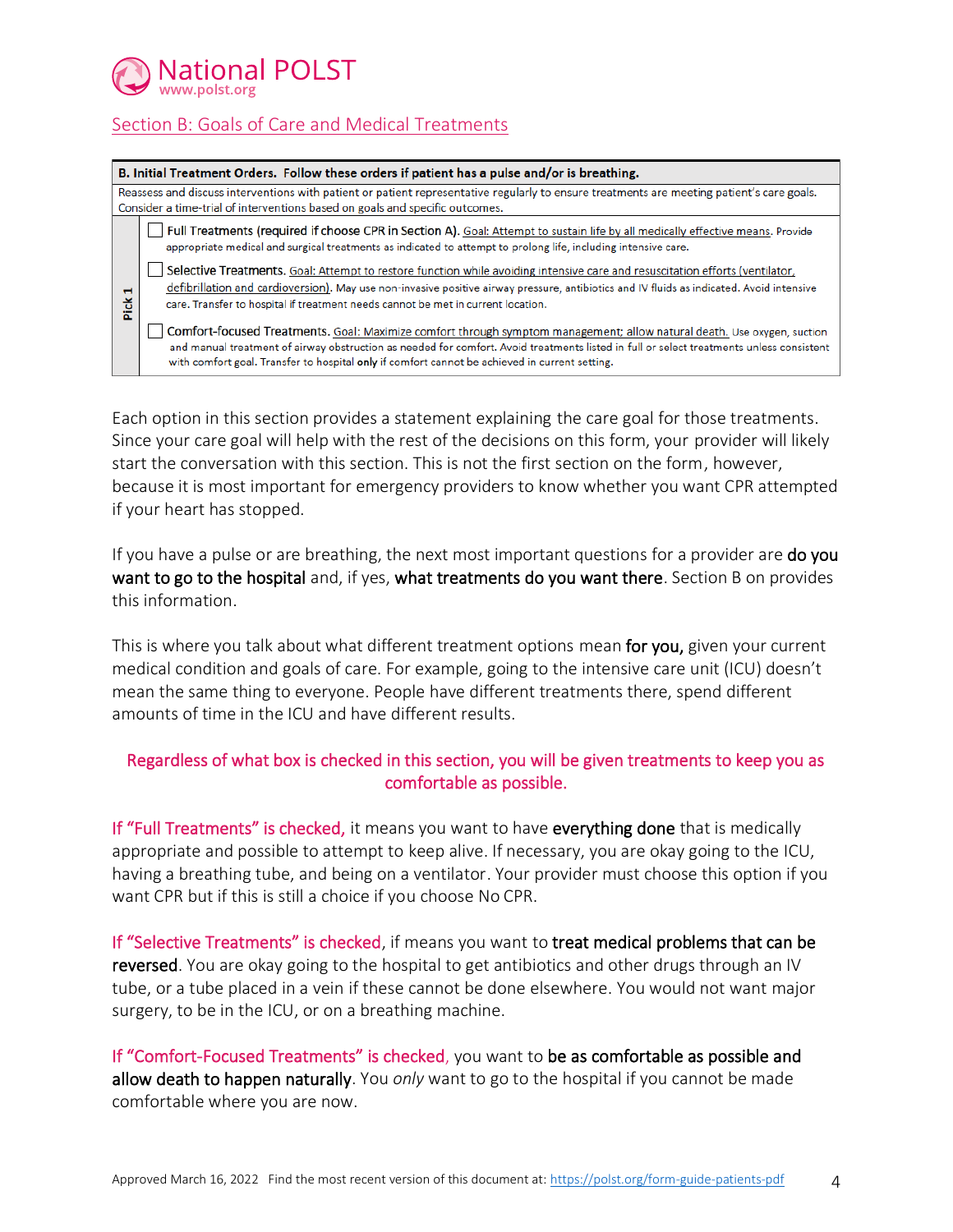

Note: If you are in a hospital, a long-term care facility (nursing home, skilled nursing facility, assisted living facility, etc), or hospice, your provider will periodically confirm your choice in Section B still makes sense for you given your current care goals and medical condition.

#### <span id="page-4-0"></span>Section D: Medically Assisted Nutrition (Tube Feeding)

| D. Medically Assisted Nutrition (Offer food by mouth if desired by patient, safe and tolerated) |                                                                                                                                                                    |                                                              |  |  |  |
|-------------------------------------------------------------------------------------------------|--------------------------------------------------------------------------------------------------------------------------------------------------------------------|--------------------------------------------------------------|--|--|--|
|                                                                                                 | $\boxed{\frac{1}{2}}$ $\boxed{\phantom{0}}$ Provide feeding through new or existing surgically-placed tubes $\phantom{0}$ No artificial means of nutrition desired |                                                              |  |  |  |
|                                                                                                 | $\frac{2}{\alpha}$ $\Box$ Trial period for artificial nutrition but no surgically-placed tubes                                                                     | Not discussed or no decision made (provide standard of care) |  |  |  |

It is very helpful for health care providers to know your wishes about feeding tubes, called medically assisted nutrition. Some feeding tubes require a surgery to place them, usually if you are going to be on a feeding tube for longer than two weeks. Please watch the video at [www.polst.org/form](http://www.polst.org/form) to learn more about tube feeding options.

Sections A and B share important orders that providers need to know during a medical emergency. Section D is not for emergencies but is on the POLST form because it can help guide decisions about non-emergency care in consultation with a patient's surrogate. Since POLST is a tool to provide care centered on the patient, this section exists on the POLST form to encourage conversations about this potentially critical treatment decision. It was important to national POLST leaders that patients and families be given an opportunity to make informed decisions about this treatment in the context of decision making about other potentially life-sustaining treatment.

Since this is not an emergent order, the National POLST form includes a box for "not discussed or no decision made (provide standard of care)" so that this section is not left blank.

# <span id="page-4-1"></span>Other POLST Form Sections

Most other sections on the National POLST form are instructions to make sure your provider uses the form the right way and to share other important information. Most state POLST forms have similar information. Below is information on some of the other sections.

### <span id="page-4-2"></span>Patient Information

| <b>Patient Information.</b> | Having a POLST form is always voluntary.                                                                                                                                                                                                                |  |  |  |
|-----------------------------|---------------------------------------------------------------------------------------------------------------------------------------------------------------------------------------------------------------------------------------------------------|--|--|--|
| This is a medical order,    | Patient First Name:                                                                                                                                                                                                                                     |  |  |  |
| not an advance directive.   | Preferred name: The contract of the contract of the contract of the contract of the contract of the contract o                                                                                                                                          |  |  |  |
| For information about       | Suffix (Jr, Sr, etc):<br>Last Name: The Commission of the Commission of the Commission of the Commission of the Commission of the Commission of the Commission of the Commission of the Commission of the Commission of the Commission of the Commissio |  |  |  |
| POLST and to understand     |                                                                                                                                                                                                                                                         |  |  |  |
| this document, visit:       | State where form was completed:<br>$DOB$ (mm/dd/yyyy): $\qquad \qquad /$                                                                                                                                                                                |  |  |  |
| www.polst.org/form          | Gender: $\Box$ M $\Box$ F $\Box$ X Social Security Number's last 4 digits (optional): xxx-xx- $\Box$                                                                                                                                                    |  |  |  |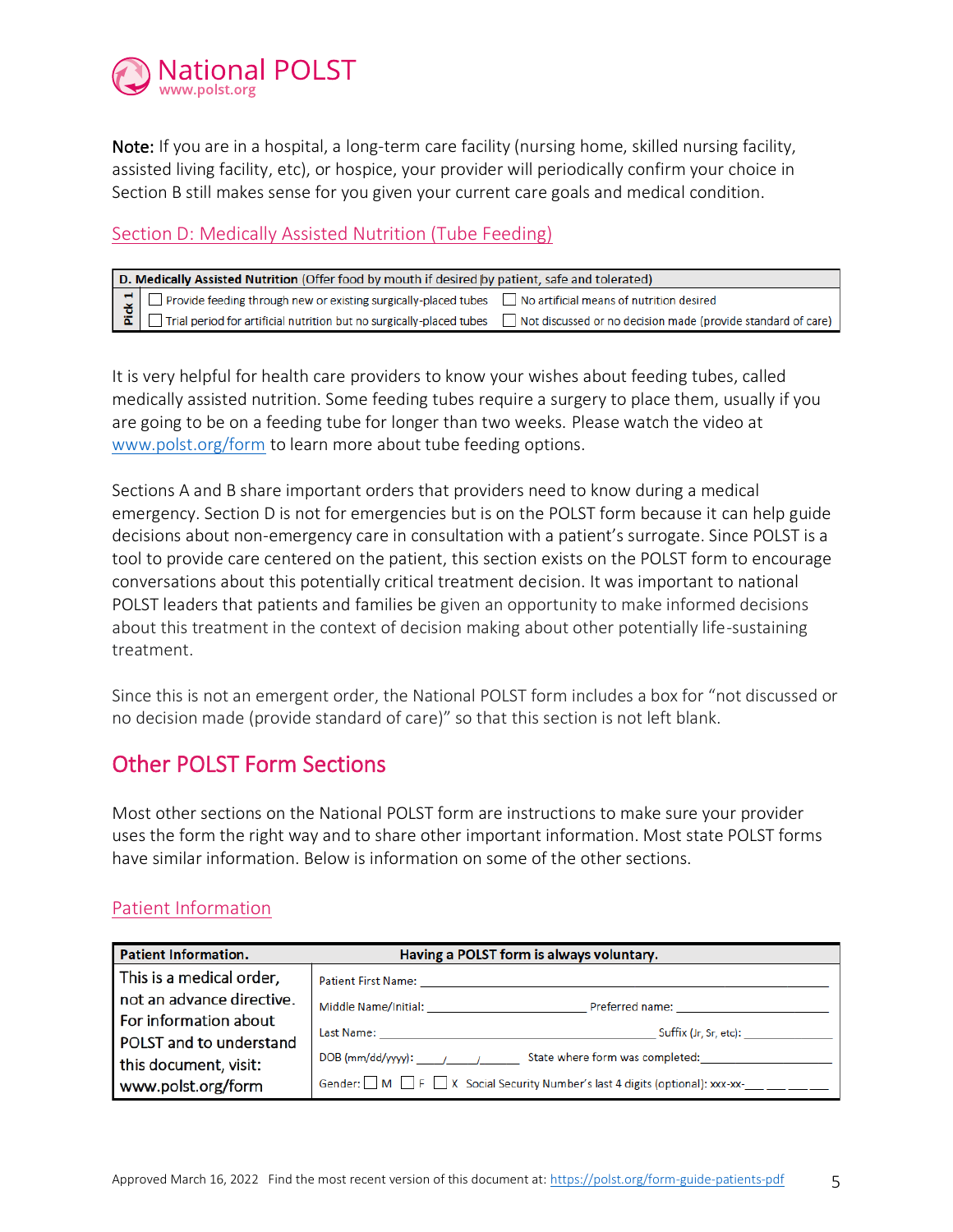

This section:

- Reminds everyone that having a POLST form is *your choice* and that you should not be forced or required to have one.
- Reminds everyone that a POLST form is a *medical* order, not a legal document like an advance directive. See [www.polst.org](http://www.polst.org/) for more information. This matters because, in an emergency, emergency personnel are only able to follow medical orders.
- Has information to help providers make sure this is your POLST form.

#### <span id="page-5-0"></span>Additional Orders

C. Additional Orders or Instructions. These orders are in addition to those above (e.g., blood products, dialysis). [EMS protocols may limit emergency responder ability to act on orders in this section.]

Your provider may use this section to put in additional orders or instructions about your care or treatment. For example:

- Providing instructions about a pacemaker or other device;
- Stating you do not want any blood products; or
- Providing orders about dialysis.

#### <span id="page-5-1"></span>**Signatures**

| E. SIGNATURE: Patient or Patient Representative (eSigned documents are valid)                                                    |                                                                                                                                                     |                                                                                                                               |                                   |                                                                |  |  |  |  |
|----------------------------------------------------------------------------------------------------------------------------------|-----------------------------------------------------------------------------------------------------------------------------------------------------|-------------------------------------------------------------------------------------------------------------------------------|-----------------------------------|----------------------------------------------------------------|--|--|--|--|
| I understand this form is voluntary. I have discussed my treatment options and goals of care with my provider. If signing as the |                                                                                                                                                     |                                                                                                                               |                                   |                                                                |  |  |  |  |
|                                                                                                                                  | patient's representative, the treatments are consistent with the patient's known wishes and in their best interest.                                 |                                                                                                                               |                                   |                                                                |  |  |  |  |
| $\blacktriangleright$ (required)                                                                                                 |                                                                                                                                                     |                                                                                                                               | The most recently completed valid |                                                                |  |  |  |  |
| If other than patient,<br>print full name:                                                                                       |                                                                                                                                                     |                                                                                                                               | Authority:                        | POLST form supersedes all previously<br>completed POLST forms. |  |  |  |  |
|                                                                                                                                  | <b>F. SIGNATURE: Health Care Provider (eSigned documents are valid)</b><br>Verbal orders are acceptable with follow up signature.                   |                                                                                                                               |                                   |                                                                |  |  |  |  |
|                                                                                                                                  | I have discussed this order with the patient or his/her representative. The orders reflect the patient's known wishes, to the best of my knowledge. |                                                                                                                               |                                   |                                                                |  |  |  |  |
|                                                                                                                                  |                                                                                                                                                     | [Note: Only licensed health care providers authorized by law to sign POLST form in state where completed may sign this order] |                                   |                                                                |  |  |  |  |
| (required)                                                                                                                       |                                                                                                                                                     |                                                                                                                               | Date (mm/dd/yyyy): Required       | Phone#:                                                        |  |  |  |  |
|                                                                                                                                  |                                                                                                                                                     |                                                                                                                               |                                   |                                                                |  |  |  |  |
| <b>Printed Full Name:</b>                                                                                                        |                                                                                                                                                     |                                                                                                                               |                                   | License/Cert. #:                                               |  |  |  |  |
| Supervising physician<br>signature:                                                                                              | $\Box$ N/A                                                                                                                                          |                                                                                                                               |                                   | License #:                                                     |  |  |  |  |

The National POLST form, and almost all states, require you (or your surrogate) to sign the POLST form along with your provider. In signing the form, you are agreeing that you:

- Understand you do not need to have a POLST form. It is your choice to have one and
- Talked with your provider about what is important to you given your current medical condition and the decisions made on this form.